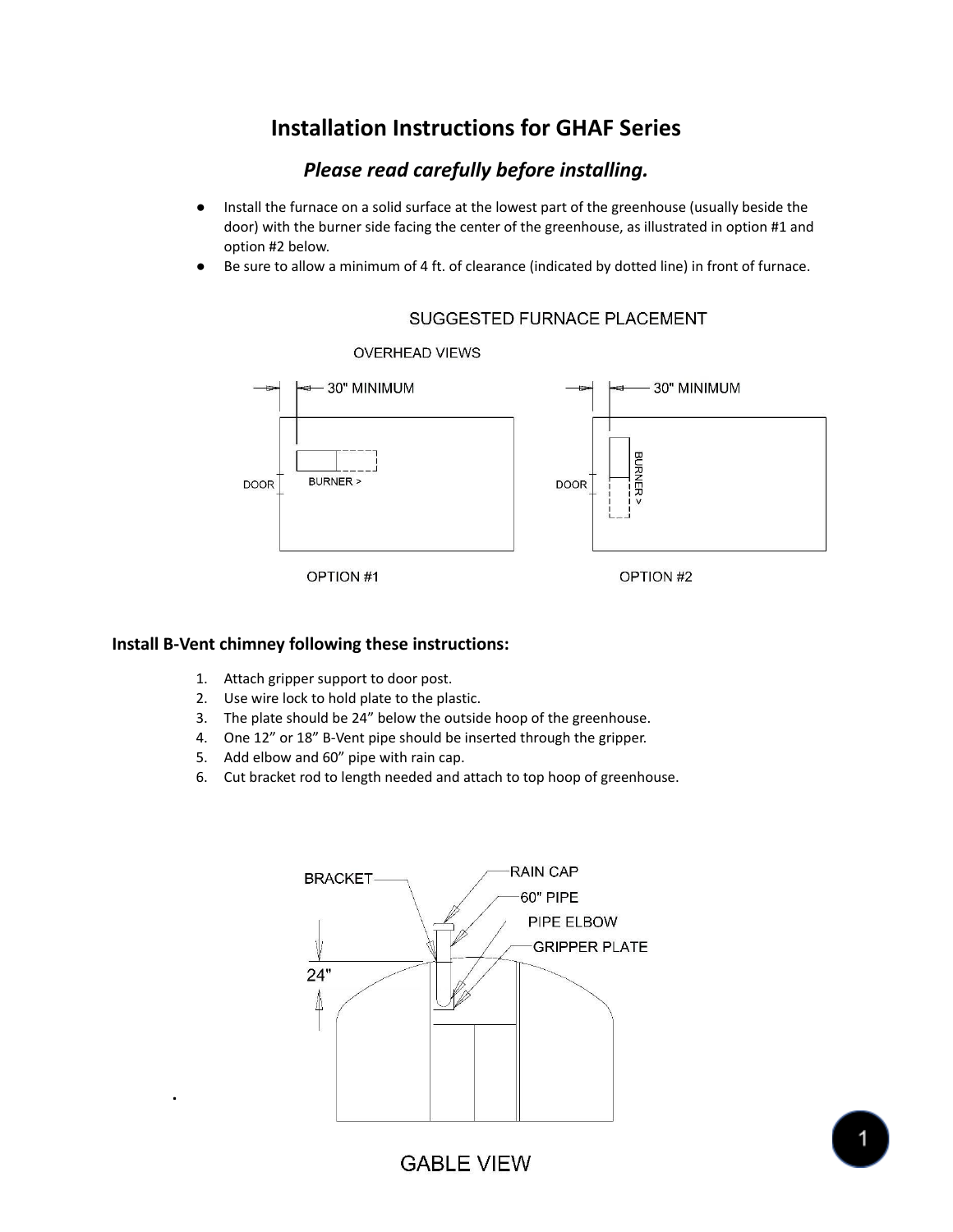## **Regulator and Gas Line Sizing**

#### **Option #1**

(Red) First stage regulator of tank. Run underground line to building. Install a second stage regulator either (brown or green). Use ¾" gas line to furnace.

#### **Option #2**

2 PSI System

Maximum 100 ft of tubing (1/2" copper tubing

Install (white) 2 PSI at tank to a (gray) low pressure regulator at furnace.

#### **Option #3**

(Red) first stage regulator at tank to (blue) regulator at building to (gray) service regulator at furnace.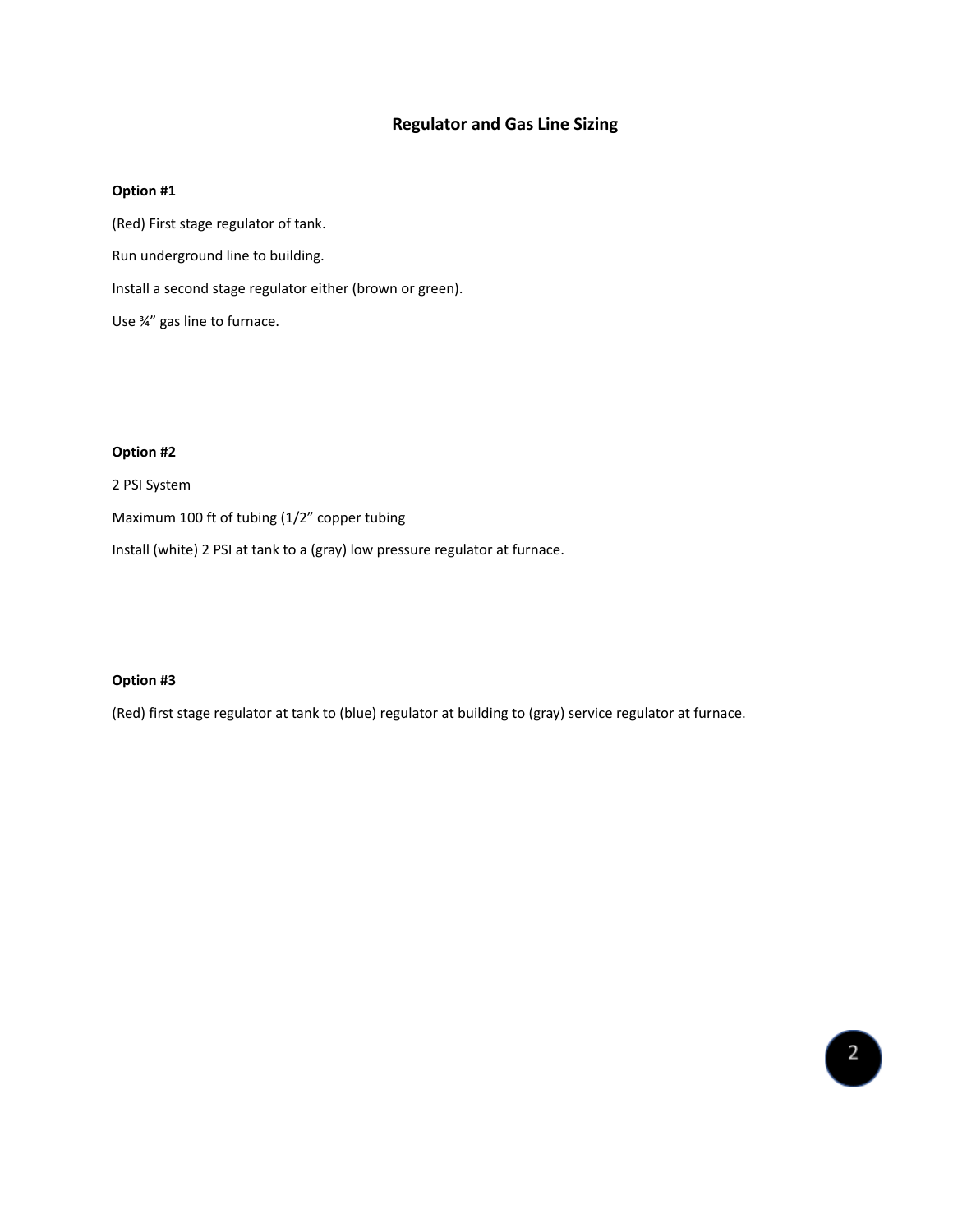



## **Gas line installation:**

- 1. Install a shutoff valve inside the greenhouse.
- 2. Insert gas line through end wall of greenhouse then loop up and over the furnace as illustrated in diagram.
- 3. Use wire ties or clips to fasten gas line to truss and then run line back to control.
- 4. Leave enough slack in the gas line so you can pull the burner all thee way out with line connected.
- **5. If burner needs to be pulled out, orange ignitor wires must first be disconnected.**

#### **Rear duct boxes:**

- 1. Attach one box to cover the bottom three horizontal tubes.
- 2. Attach second box to cover the next five tubes. (on the 350 model the top three tubes are uncovered)
- 3. Add 12" elbows to boxes. Add 12 x 24 pipe vertical as needed.

#### **Thermostat:**

- 1. When facing the furnace, the burner on the left should be the primary control. Use 15 to 20 ft. of thermostat wire.
- 2. Use up to 45 ft. of wire on the second burner to connect the thermostat wire farthest from the stove.
- 3. See page 4 for thermostat mounting instructions.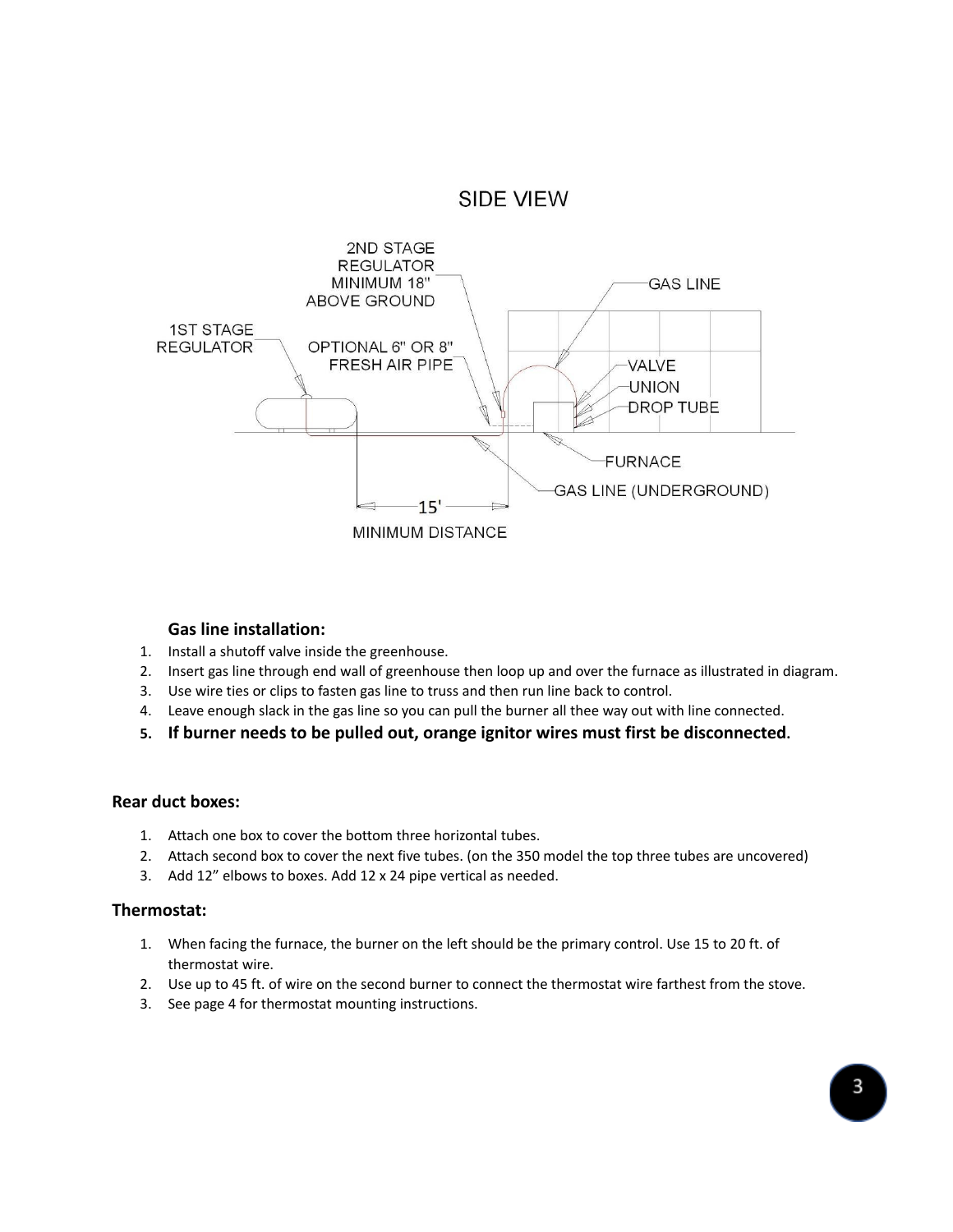**K Kontrol thermostat wiring:**



## **Lighting Instructions**

- 1. Bleed gas line before lighting pilot.
- 2. To light the gas valve, turn knob to pilot position.
- 3. Push knob and hold down.
- 4. Use piezo ignition to light pilot, holding down knob for 30 to 45 seconds.

#### Note:

- 1. Check all gas fittings for leaks.
- 2. Turn thermostat 3-5 deg. difference so the burners light at different time. This will increase efficiency.
- 3. Turning thermostat on and off quickly will create a flame inside of tube.
- 4. Primary thermostat placement should be 10 to 12 feet from furnace.
- 5. Secondary thermostat placement should be approximately 30 ft. from furnace.
- 6. Never exceed 45 ft. of wire per thermostat.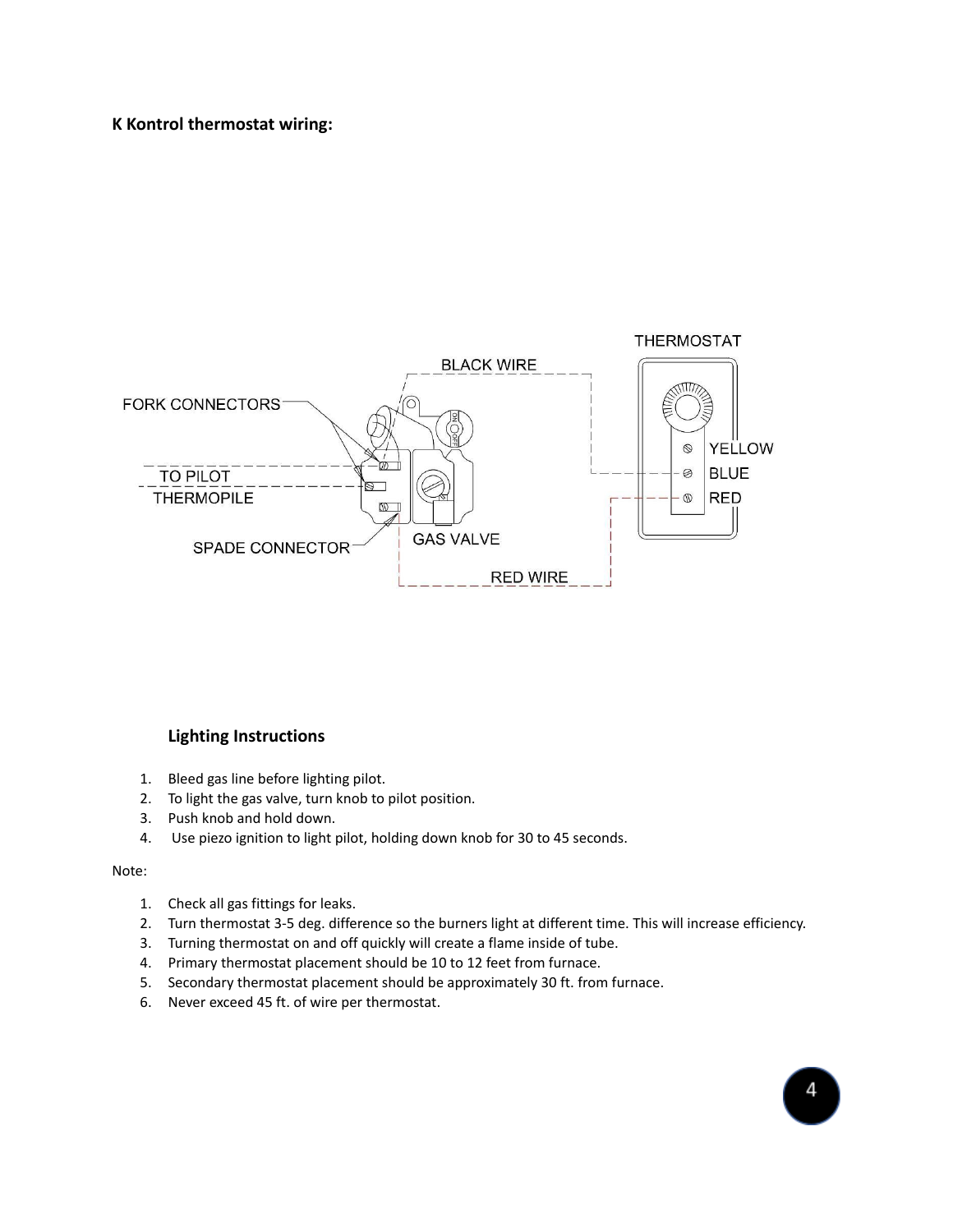